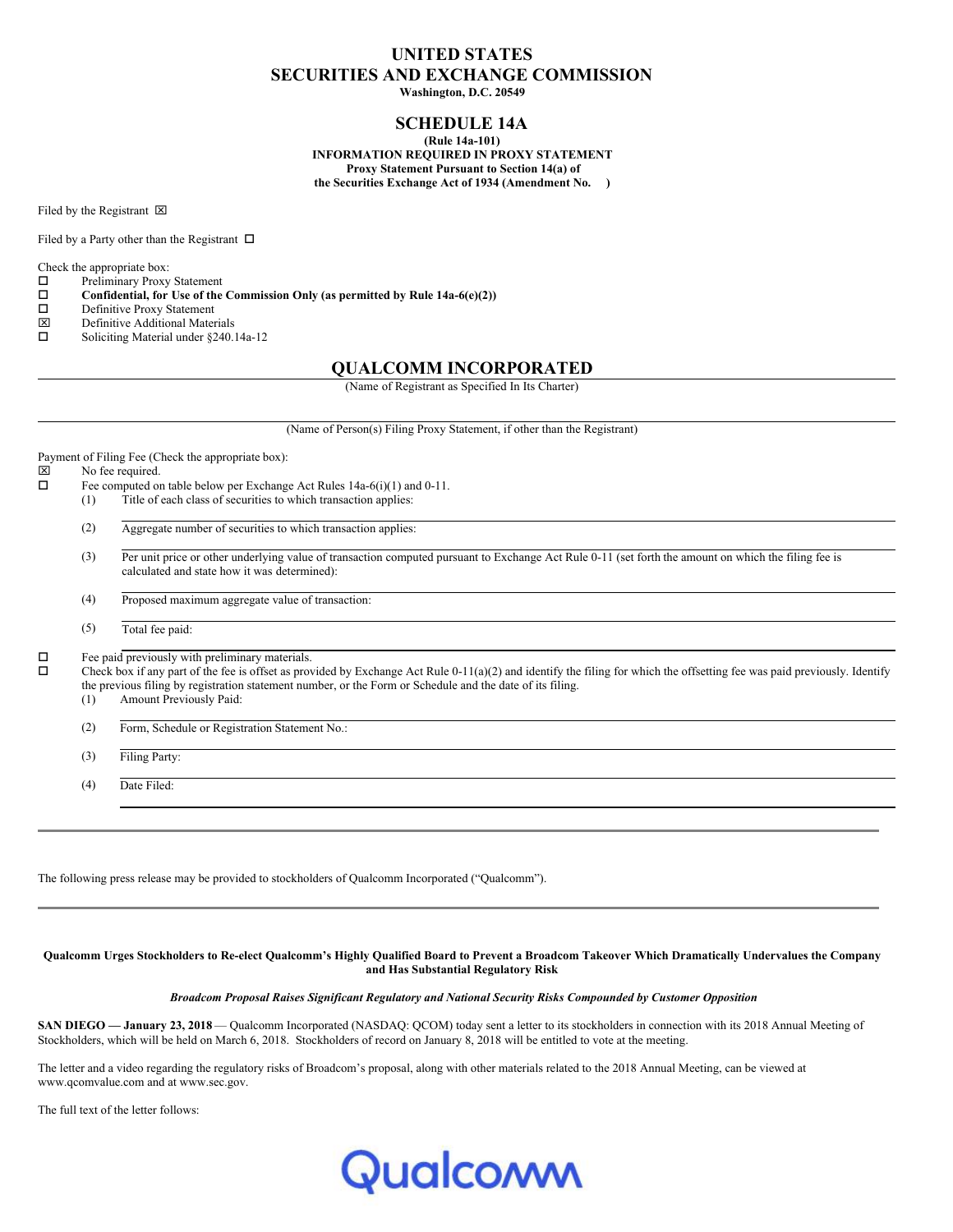January 23, 2018

Dear Qualcomm Stockholder,

Last week we released a presentation and a video that we believe clearly demonstrate why Broadcom's hostile takeover proposal dramatically undervalues your Company and is not in the best interests of all Qualcomm's stockholders.

In this letter, we highlight the significant regulatory issues with Broadcom's proposal that Qualcomm stockholders must consider. In summary:

- Even if Broadcom were to make a proposal that delivered fair value to Qualcomm stockholders, the complex regulatory challenges mean that Broadcom would not deliver that value to Qualcomm stockholders for what is likely to be 18 months or more - if ever.
- Broadcom's claim that it can deliver immediate cash to Qualcomm stockholders through its proposal is completely false
- Broadcom launched a proxy fight to replace Qualcomm's world-class Board with nominees selected by it and its private equity backer, Silver Lake Partners If elected, these nominees — who lack significant large-cap technology Board experience — would be given control of one of the largest, most complex technology companies in the world.
- In over two months since making their hostile proposal, Broadcom hasn't taken the necessary steps to start the regulatory approval process in most countries **around the world**. This is the largest proposed technology transaction in history and will require thorough reviews from both antitrust regulators and national security groups in multiple countries around the world. Regulators in many countries may call for conflicting remedies based on their specific concerns.

The regulatory process will be very long and complicated, andwe believe it is highly doubtful that the proposed transaction will ultimately be approved

In short, the Broadcom proposal raises significant regulatory and national security risks which will be compounded by the public and private customer opposition.**With these** facts in mind, we believe electing Broadcom's nominees makes no sense for Qualcomm stockholders and puts your Company at risk of significant value loss in the **likely case the deal is not approved.**

1

We urge you to vote FOR the re-election of Qualcomm's highly qualified Board on the WHITE proxy card TODAY to protect the near- and long-term value of **your investment.** Remember, vote only the**WHITE** proxy card — please discard any Blue proxy cards you receive from Broadcom.

The proposed acquisition would require approval by more than a dozen jurisdictions globally — including the United States, Europe, China, South Korea and Japan, among others — as well as national security regulators in the U.S. and other countries. Due to the global nature of the mobile communications industry, each jurisdiction's concerns about the impact of the proposed transaction on trade, domestic industrial policy and national security would add significant complexity beyond the standard merger clearance process.

Antitrust regulators would likely require the sale of overlapping product lines. They would likely also impose restrictions on the combined company's conduct and require potentially contradictory remedies. And, it is not clear that selling off integrated products or entire lines of business to buyers would even be acceptable to regulators.

#### With the future value of your investment at stake, how can Broadcom's disregard for the realities of the regulatory environment possibly serve your best interests?

# **BROADCOM'S REGULATORY CLAIMS LACK CREDIBILITY**

Broadcom says that customers are supportive of the deal.

· **THE FACTS:** No Qualcomm customers have publicly stated they support Broadcom's bid. On the contrary, CNBC and the Wall Street Journal have reported that major U.S. and Chinese customers have voiced opposition to the proposed transaction. Privately we have heard from many customers that they have great concerns about a proposed takeover of Qualcomm by Broadcom. **Customer opposition to the proposed transaction will carry significant weight with regulators**.

**·** Broadcom has stated it is "very confident" it can complete the regulatory approval process in approximately 12 months.

- THE FACTS: It took Broadcom more than 12 months to complete the recent acquisition of Brocade, a much smaller and less complex transaction. There too, Broadcom erroneously predicted an easier path to regulatory approval and completion. Broadcom's claim that it can complete the regulatory process for the **far more complicated proposed acquisition of Qualcomm lacks credibility**.
- U.S. antitrust regulators have launched an extended review of the proposed transaction. Of all the transactions reported to the U.S. government, only 2 to 3% receive enhanced

2

scrutiny through a second request. Of those transactions receiving a second request, an estimated 75% are either blocked or are subject to divestitures and/or other conditions.

· Further complicating matters for Broadcom, it is currently under investigation by the FTC for**anticompetitive tactics in negotiations with customers, which** Broadcom only disclosed after press reports. This also calls into question Broadcom's claim of strong customer support,

· Broadcom says there will be no issue in obtaining national security clearance from the Committee on Foreign Investment in the United States (CFIUS).

- · **THE FACTS:** Broadcom is a Singapore-domiciled company seeking to effect a hostile takeover of Qualcomm, one of the U.S.'s most critical technology companies.
- Even if Broadcom re-domiciles in the future, the national security issues raised by Broadcom's attempt to acquire Qualcomm remain.
- Broadcom encountered resistance from the U.S. government national security regulator when it sought to acquire another U.S. technology company that was far less critical to the national infrastructure than Qualcomm.
- We believe the transaction proposed by Broadcom and any divestitures that may be required by regulatory authorities will be closely scrutinized and may well result in significant national security concerns that could potentially block the transaction. Therefore, we believe approval by CFIUS is far from assured.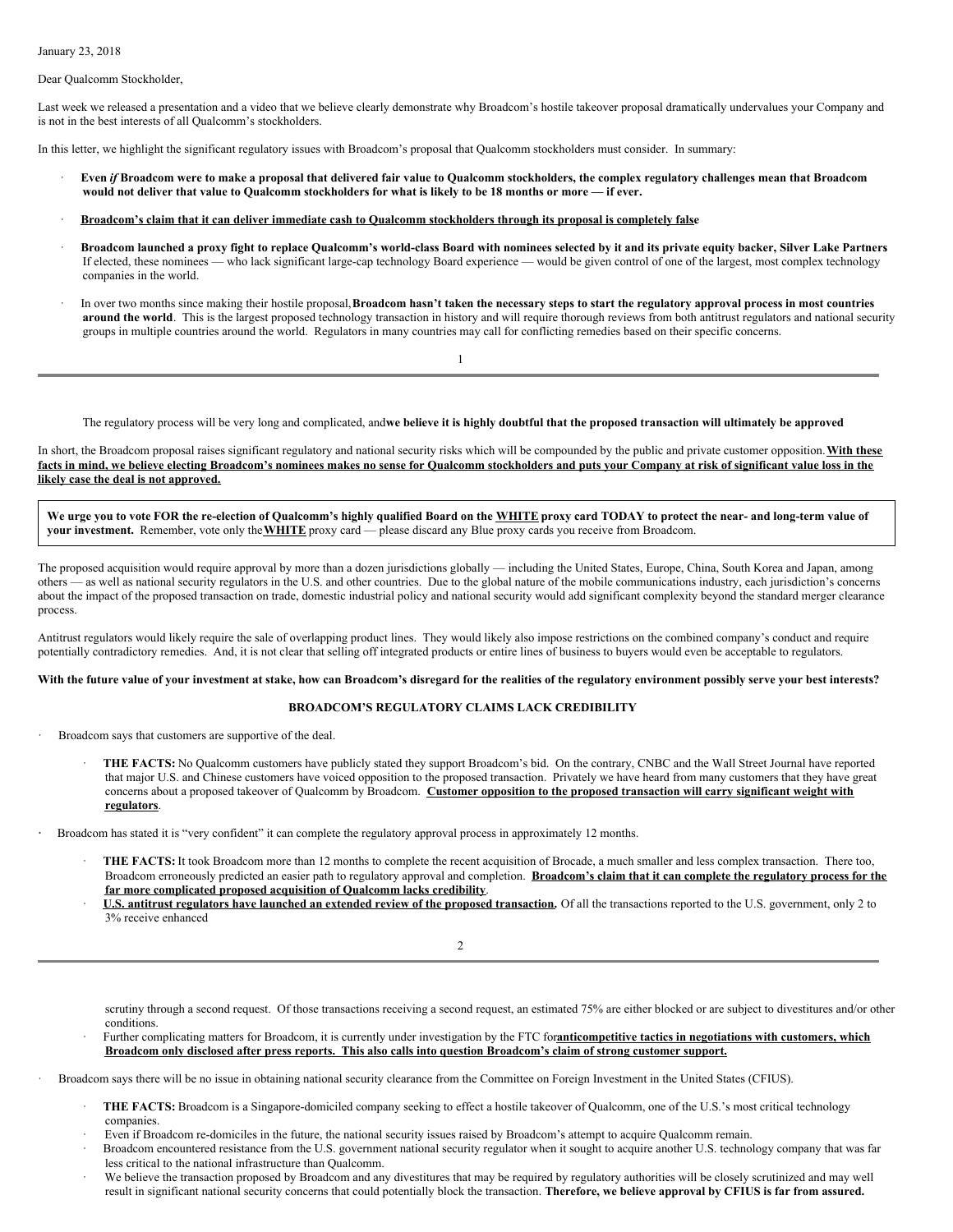#### **PROLONGED REVIEW AND POTENTIAL REGULATORY FAILURE RISKSTREMENDOUS VALUE DESTRUCTION FOR QUALCOMM STOCKHOLDERS**

History demonstrates substantial value destruction for target companies when acquisitions face lengthy regulatory review timelines and transactions are blocked by regulators for exactly the kind of overlaps and customer concern evident in this situation. Rite Aid, Baker Hughes and Office Depot are examples of companies that suffered substantial share price declines resulting from the termination of proposed transactions for regulatory reasons.

A number of important customers have already expressed concern that a potential acquisition by Broadcom could impact Qualcomm's ability to continue supporting their needs. During the potential 18+ months of regulatory review, these customers could choose to move away from Qualcomm as a supplier.There is also significant risk that valuable employees will leave to work for Qualcomm competitors, which will further weaken Qualcomm and strengthen rivals.

This value destruction would likely continue in the event that a potential transaction is terminated, as the business would have been weakened during lengthy regulatory reviews. Your Company risks even greater value destruction as a result of being led by an inexperienced Board.

# **THE LENGTHY AND UNCERTAIN REGULATORY PROCESS WOULD LEAVE QUALCOMM IN THE HANDS OF UNQUALIFIED DIRECTORS CHOSEN TO PROMOTE BROADCOM'S TAKEOVER AGENDA**

3

If the Broadcom slate were to be elected, its nominees would be responsible for:

- · **Running Qualcomm's business** to capture the significant value creation opportunities available to your Company in the near- and long-term.
- · **Negotiating with Broadcom on behalf of Qualcomm stockholders** on price, regulatory challenges and financing certainty.

Executing and realizing the value of the transformative opportunity in 5G, when its nominees lack the large-cap technology experience that we believe is essential to be effective during this critical transition period.

· **Managing business risk during an extended regulatory process**, including the inevitable loss of key employees and other competitive pressures.

#### Ask yourself: "Would Broadcom's nominees truly operate Qualcomm to maximize its value if doing so meant Broadcom, the company which nominated and paid **them, had to offer a higher price for Qualcomm?"**

It makes no sense to elect Broadcom's nominees and put Broadcom's hand-picked slate in charge of Qualcomm's future.

# WE URGE YOU TO VOTE THE WHITE PROXY CARD FOR ALL QUALCOMM DIRECTORS TO PROTECT THE VALUE OF YOUR INVESTMENT. **DISCARD THE BLUE PROXY CARD SENT BY BROADCOM.**

Your vote is very important, no matter how many shares you own. **Support your Board by voting theWHITE proxy card TODAY.** Please follow the instructions on the enclosed **WHITE** proxy card to vote by Internet, telephone or sign, date and return the enclosed**WHITE** proxy card in the postage-paid envelope provided. **Please discard** the Blue proxy card you may have received from Broadcom. If you have already returned a Blue proxy card, you can change your vote simply by signing, dating and returning a **WHITE** proxy card today. Only your latest-dated proxy card will be counted.

We thank you for your continued support.

The Board of Directors of Qualcomm

Barbara T. Alexander Jeffrey W. Henderson Thomas W. Horton Dr. Paul E. Jacobs

Ann M. Livermore Harish Manwani Mark D. McLaughlin Steve Mollenkopf

Clark T. Randt, Jr. Francisco Ros Anthony J. Vinciquerra

**VOTE the WHITE proxy card today.** Re-elect the Qualcomm Board online, by telephone, or by signing, dating and returning the **WHITE** proxy card in the postage-paid envelope provided.

### **DISCARD the BLUE proxy card from Broadcom.**

Voting the BLUE proxy card, even if you "withhold" on all nominees, will revoke any vote you had previously submitted on Qualcomm's**WHITE** proxy card. You have every right to change your vote - only your latest-dated proxy will be counted at the 2018 Annual Meeting.

4

*If you have questions, or need assistance in voting your shares, please contact:*

**INNISFREE M&A INCORPORATED**

**Stockholders May Call: Toll-Free (877) 456-3442 (from the U.S. and Canada) (412) 232-3651 (from other locations)** Banks and Brokers May Call Collect: (212) 750-5833

# **About Qualcomm**

Qualcomm's technologies powered the smartphone revolution and connected billions of people. We pioneered 3G and 4G — and now we are leading the way to 5G and a new era of intelligent, connected devices. Our products are revolutionizing industries, including automotive, computing, IoT, healthcare and data center, and are allowing millions of devices to connect with each other in ways never before imagined. Qualcomm Incorporated includes our licensing business, QTL, and the vast majority of our patent portfolio. Qualcomm Technologies, Inc., a subsidiary of Qualcomm Incorporated, operates, along with its subsidiaries, all of our engineering, research and development functions, and all of our products and services businesses, including, our QCT semiconductor business. For more information, visit Qualcomm's website, OnQ blog, Twitter and Facebook pages.

### **ADDITIONAL INFORMATION**

Qualcomm has filed a definitive proxy statement and WHITE proxy card with the U.S. Securities and Exchange Commission (the "SEC") in connection with its solicitation of